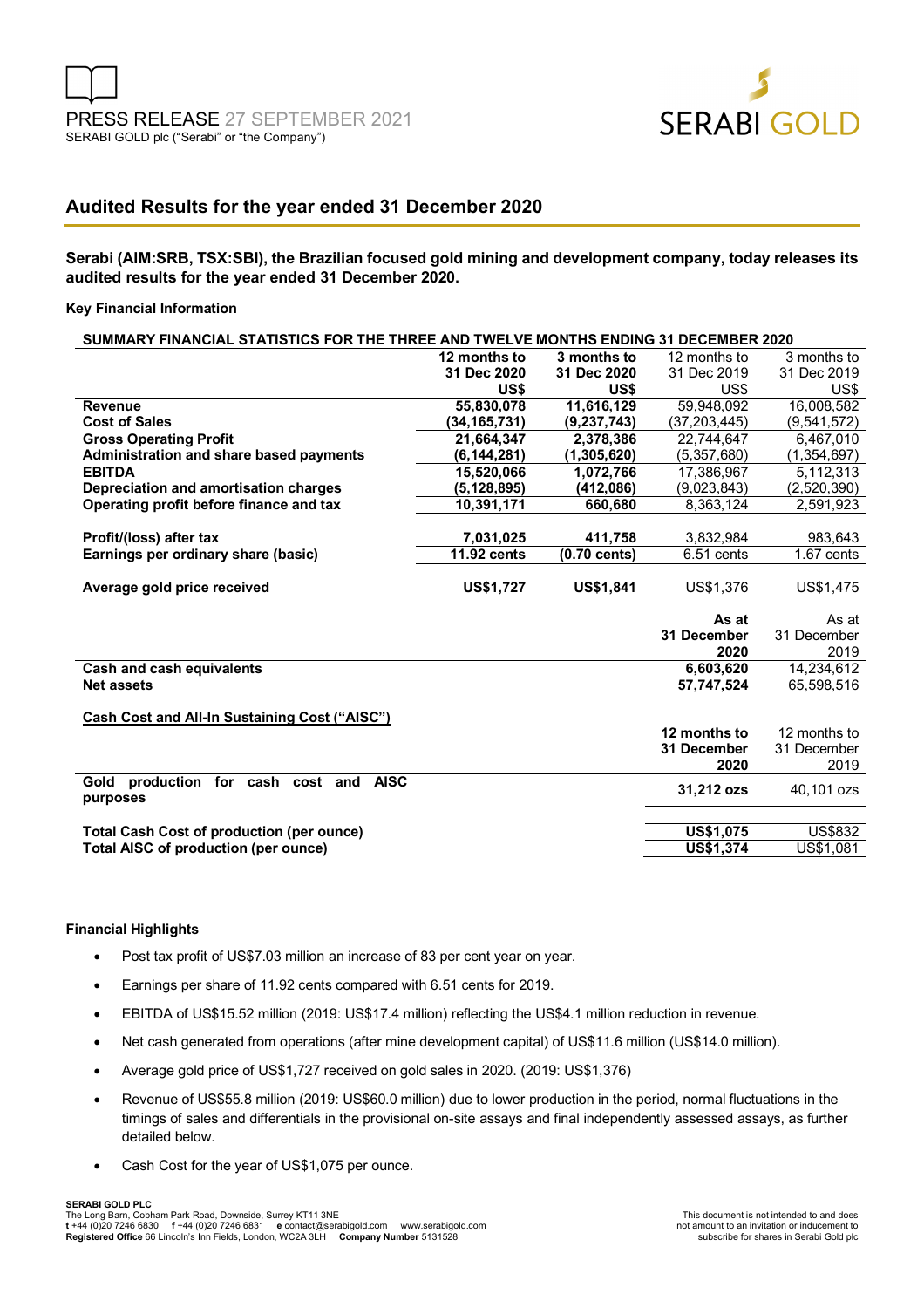



All-In Sustaining Cost for the year of US\$1,374 per ounce

#### **Post Year End Highlights**

- Completed placing of new Ordinary Shares in March 2021 raising gross proceeds of UK£12.5 million. Funds have been used to:
	- Redeem US\$2.0 million of convertible loan notes together with accrued fees and interest.
	- Settle balance of acquisition payment for the Coringa Gold Project, which as at the date of the placing was US\$3.5 million including accrued interest.
	- Part-fund the construction of the Coringa Gold Project which, when in full production, is expected to increase current group annual production by approximately 100 per cent. to approximately 80 kozpa. Initial development of the Coringa Mine portal commenced in July 2021.
	- Further regional exploration, including surface and underground drilling on priority targets during 2021 as part of the Company's longer term exploration objective of targeting a mineral resource above 2 million ounces of contained gold in aggregate across all of the Company's projects.
- Independent geotechnical studies requested by SEMAS as part of the application for the Installation Licence ("LI") have been completed and the reports submitted for review. Management hopes that the LI can be issued before the end of 2021, allowing plant and site construction to commence during the early part of 2022.

#### **Update on Investigation into Unsubstantiated Payments**

- On 1 April the Company advised that, during the course of audit work in Brazil it had become aware of unexplained cash withdrawals and was commencing further enquiries. Until the conclusion of these enquiries it was not possible for the Company's auditors to conclude their audit procedures.
- The Company retained the services of Deloitte Touche Tohmatsu Consultores Ltda in Brazil to undertake a forensic review working alongside, the Company's lawyers, FFA Legal ("FFA") and the Company's auditors.
- As a result of this review the Company has identified that one of its senior managers authorised the withdrawal of cash over a period from January 2015 to March 2021 totalling approximately US\$349,000 at current exchange rates. Deloitte and FFA noted that the Company's wholly owned Brazilian subsidiary Serabi Mineração SA ("SMSA") did not receive the services documented to have been provided in respect of these cash withdrawals. The enquiries undertaken on behalf of the Company did not identify direct evidence of improper payments occurring within the scope of licencing and/or payments to obtain benefits in connection with public agencies.
- Deloitte and FFA have also noted instances of irregularities relating to expenses reimbursements of approximately US\$904,000 and travel advances of approximately US\$510,000 paid to certain Brazilian based staff.
- A summary of the findings and the conclusions is set out in Note 3 (Basis of Preparation) of the financial statements that form part of this news release.
- The review of electronic and physical records and interviews with other members of staff in Brazil has not indicated any of the transactions identified by the forensic review having been undertaken with the knowledge or approval of any other member of senior management in the UK.
- Management is satisfied that all of the payments identified by the review process have been accounted for as expenses of the Group in the year in which they were incurred. Accordingly, and recognising the materiality of the value of the transactions recorded in each period, no adjustment to the previously reported results of the Group has been considered necessary.
- The Company has made a provision of approximately US\$400,000 in respect of additional profits tax that may be due if it is determined that the identified expenditures were not deductible for tax purposes.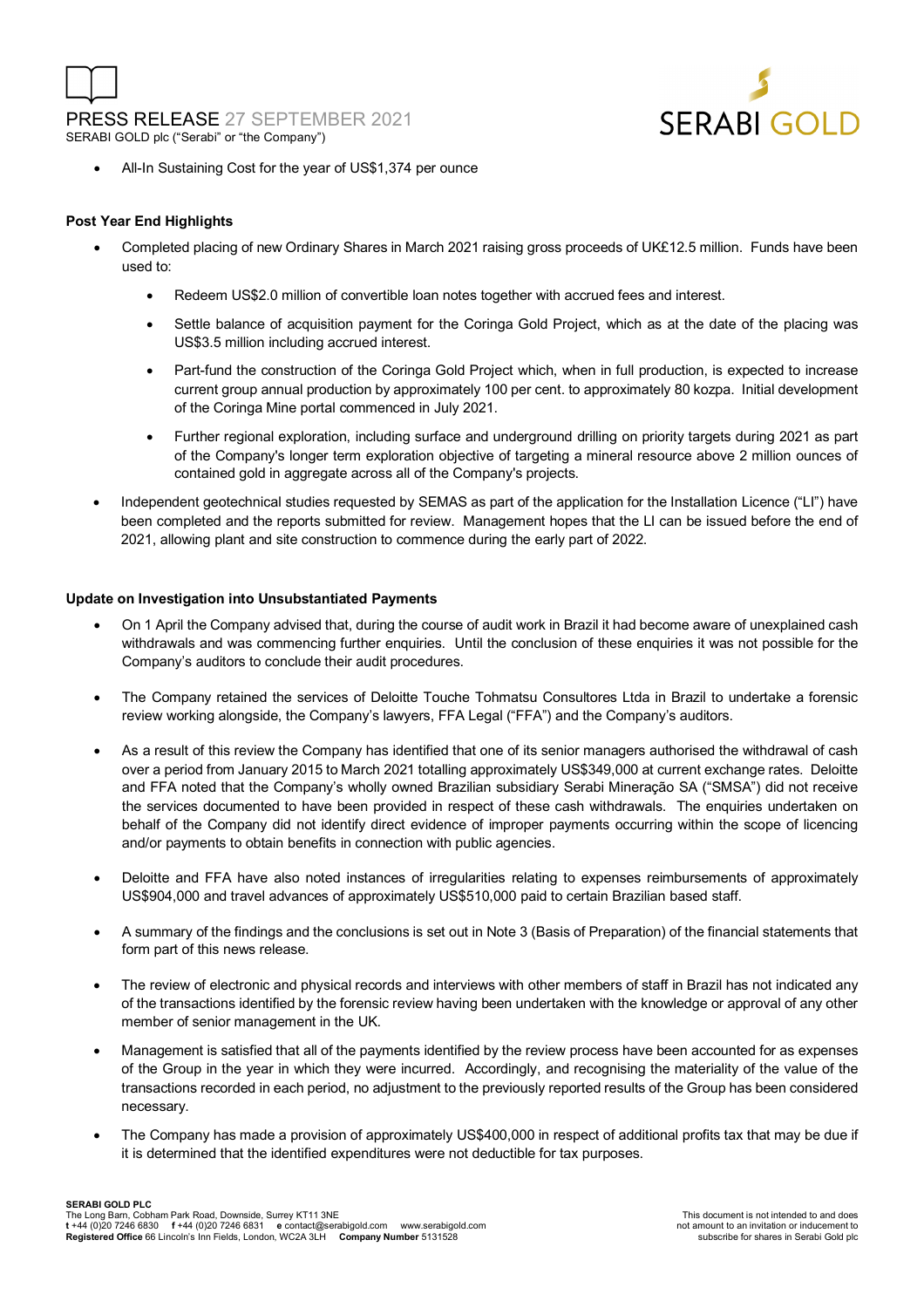



 The Group has already made certain changes in personnel, implemented changes in internal controls and is currently establishing an internal audit function based in Brazil appointed by and reportingly directly to the Audit Committee.

#### **Clive Line, CFO of Serabi commented,**

**The Company produced a strong set of financial results for 2020, notwithstanding the many challenges that had to be faced over the year. With the successful completion of a share placing earlier in March 2021, raising gross proceeds of approximately UK£12.5 million and with continued good gold production combined with better than forecast gold prices and exchange rates, the Company is now in a very strong position and debt free.** 

Operating profit for 2020 (before finance and tax) of US\$10.4 million represents an improvement of 24 per cent compared to 2019. EBITDA of US\$15.52 million, whilst US\$1.9 million lower than 2019, is also pleasing given that revenues were US\$4.1 million lower for the year. Considering that gold production for the year was 22 per cent lower than in 2019, a consequence of the necessary actions we took to safeguard the workforce during the second and third quarters on 2020, I feel that this is an exceptional result.

During the year approximately US\$11.6 million of cash flow was generated by the mining operations (after mine development capital), which compares with US\$14.0 million in the preceding year. This broadly reflects the reduction in revenue of approximately US\$4.1 million resulting from the lower level of gold sales in the year.

During the year, the balance sheet was improved through the repayment of the secured loan with Sprott in the first six months of 2020, totalling approximately US\$7.0 million and settling US\$6.5 million of the final acquisition payment for Coringa with Equinox Gold. In anticipation of the possibility that cash flow could be impacted during the year and in particular in light of the COVID-19 pandemic we did enter into a subscription agreement for convertible loan notes of up to US\$12 million with Greenstone in April 2020. This was in part to ensure that the Group was able to meet its obligation to Equinox for Coringa. That we only needed to draw down US\$2 million of the facility and were otherwise able to meet the monthly payment instalments from cash flow is very satisfying.

The proceeds of the March 2021 share placing allowed us to redeem the convertible notes and to settle the final balance due to Equinox.

Cash costs and All-In-Sustaining Costs have increased but this is a direct result of the lower levels of production. At the beginning of 2020 we had recruited additional personnel in readiness to accelerate development mining rates, which in turn would have resulted in increased gold production. Had we been able to match the 40,000 ounces of gold production achieved in 2019, I estimate that AISC would have been in the region of US\$1,075 per ounce. When looking at our costs on a unit cost per tonne basis, we have seen a fairly flat profile over the last three years with annual mining costs ranging between US\$120 to US\$130 per tonne, process costs falling from US\$39 per tonne in 2018 to US\$29 per tonne in 2020 and other site costs declining slightly over the last three years to approximately US\$28 per tonne. The production shortfall during 2020 was a direct consequence of labour reduction we had to make at site in the midst of the pandemic. With the reduced on-site workforce we had to reduce the number of mining faces significantly and lost optionality within the mining operation, which in turn negatively impacted grade and therefore production.

The Company has previously highlighted that revenue for the fourth quarter would be lower than in preceding periods as a result of lower levels of gold being sold in the period, a result of normal fluctuations in the timings of sales and gold stocks on hand. Subsequent to the period end the Group has finalised the pricing and the gold and metal content of four shipments of copper/gold concentrate that were sold during the third and fourth quarters of 2020. As advised in a news release issued on 1 April, the final agreed gold assay of the copper/gold concentrate these sales was lower than the provisional assay undertaken by the Palito laboratory and as a result the Group realised, during the first quarter of 2021, a revenue adjustment of approximately US\$970,000. A smaller adjustment of approximately US\$310,000 was realised in connection with the sales that were made during the fourth quarter where final pricing and agreement on the gold and metal content was made during the second quarter of 2021. As these adjustments related to sales undertaken during 2020 this adjustment has been reflected in the reported revenue for 2020.

Whilst it is normal for there to be variations between assays generated by the Palito laboratory and other laboratories these are normally within acceptable statistical tolerances. The Group has examined the reason for these specific variances which are of a level that had not been experienced in the past 6 years of operations. The sampling process when material arrives at the refinery is attended by a Group appointed independent observer and the final samples also subject to independent verification. The copper/gold concentrate is not a homogenous material, with each consignment being produced over a four to six week period. This gives rise to the potential for variances as a result of sampling processes and procedures and the Group has put in place additional procedures and controls to minimise the potential for future sampling variations to arise.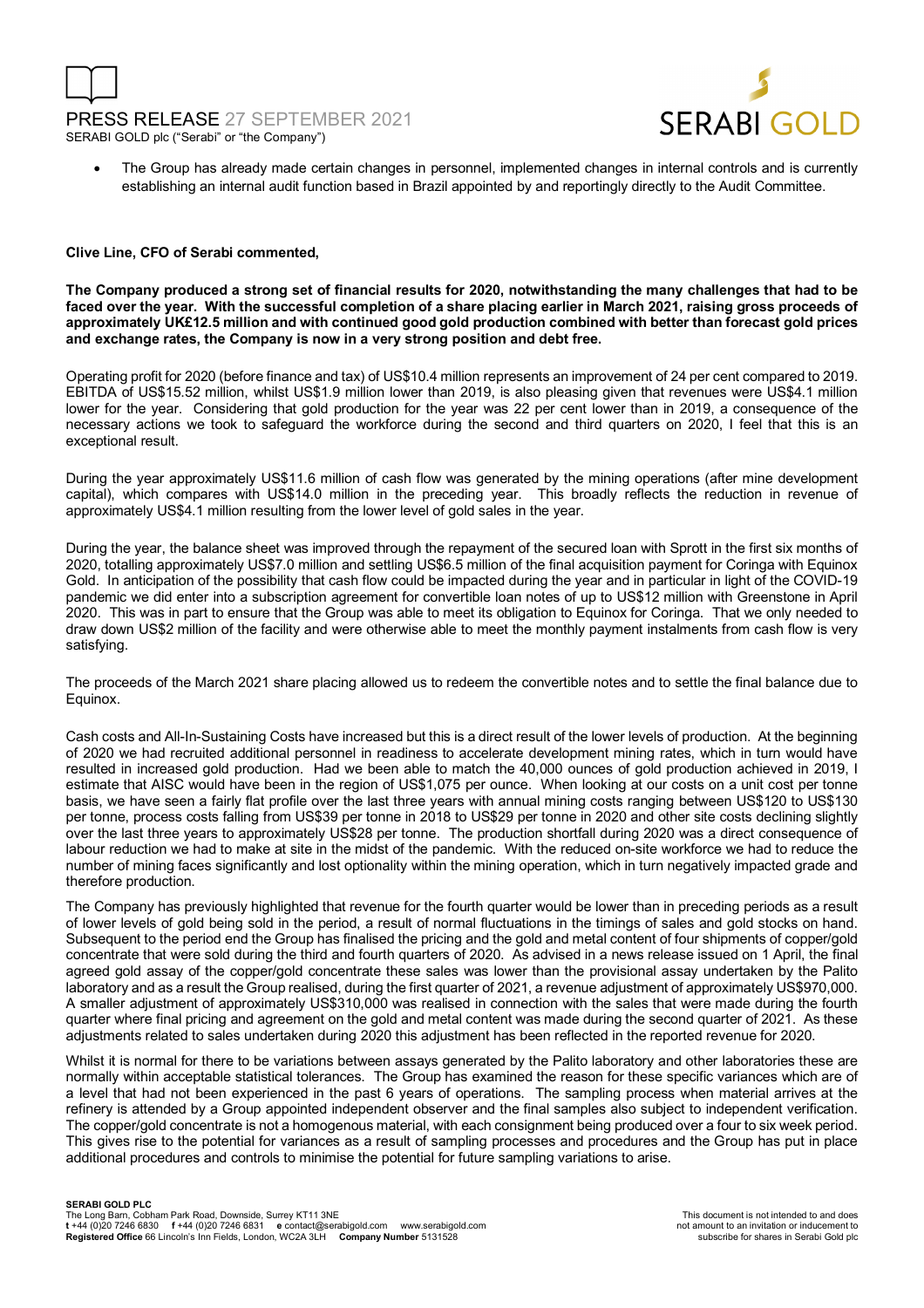



Following internal reviews and having eliminated the possibility of an error at the refinery and focussed on its own procedures and processes, management has concluded that these variances and in particular those arising on production and sales completed during the third quarter of 2020 were the result of human and equipment error during the early months of the pandemic and a number of inaccurate high assay readings had elevated the average grade of the material sold to the refinery Subsequently management have noted that the deviation in assays between production batches has reduced giving confidence that the potential for such material errors to arise in the future has been significantly reduced.

When we look back at 2020, I think all things considered it was a very satisfying year. The pandemic and reduction in personnel at the operation did mean a lot of non-essential activities had to be suspended, one of these was exploration. In addition, mine development could not continue at the rates we had budgeted. We simply had to 'hunker down' and keep the rest of the operation running as well as possible. We therefore consider producing over 75% of our budgeted ounces with what was a skeleton workforce for over half of the year as a very commendable result.

The pandemic did not adversely affect the plans for our development asset, Coringa, and we did make good progress in advancing the licensing process, with the award of the all-important Licença Prévia LP in October.

The investigation into the financial irregularities, whilst taking longer than I had originally hoped, has been very thorough and has looked back at transactions over a number of years. All businesses hope that their control processes are robust enough to prevent such events occurring but as this instance shows where there has been co-operation and collusion these events can be difficult to identify. With the assistance of Deloitte, we will have an Internal Audit function that will report directly to the Audit Committee and which I expect to prevent any recurrence of the situation that allowed these irregular expenditures to occur.

#### **Chairman's Statement**

**During 2020 Serabi was able to navigate successfully through one of the most challenging periods for mining and many other sectors of the economy. When we look back at 2020, in the years to come, I am sure we will realise that overcoming these challenges made us stronger and better prepared to achieve our future goals and take advantage of the opportunities that lie in front of us.** 

The mining sector has in general been quite resilient and unlike many business sectors we can be grateful that a market for our products has continued to be available and certainly the gold market, as is often the case in times of uncertainty, reacted strongly over the past year, posting a new record high of US\$2,061 per ounce in August 2020 and ending the year at US\$1,891 per ounce, a 24 per cent increase compared with 31 December 2019 (US\$1,523 per ounce).

As we look forward, Serabi is now well positioned and financed to deliver on its growth plans. Following a successful placing of new shares completed in March 2021, raising gross proceeds of approximately £12.5 million, the Company now has a strong and debt free balance sheet. At the same time, we have attracted a number of new institutional investors to the share register, reflecting the Group's ability to deliver its current plans and its opportunities for further growth. The initial development of the Coringa project is now underway in anticipation of first gold being produced during 2023, whilst simultaneously, the Company also now has the funding available to continue its exploration programmes and develop some of the very exciting resource growth opportunities that exist within its Palito Complex land tenement.

As was reported during 2020, Serabi's own operations were quite significantly impacted by the pandemic and I am grateful to the efforts of our staff and management who ensured the Palito Complex continued to operate, uninterrupted throughout. Rapid action to lockdown the mine site allowed the creation of a working environment for our personnel who essentially lived and worked in a safe bubble whilst longer term solutions were developed and implemented. This approach was not without its hardships and my thanks go out to all the staff who volunteered to remain at site, continued working and did not return to their homes for many weeks. Without their sacrifice and commitment, management would, in all likelihood, have had to place the operation onto care and maintenance with all the costs and logistical implications that this might have entailed.

Having had such an excellent year in 2019, Serabi's management were rightly optimistic about the prospects for 2020. A planned public hearing for the Coringa project had been set to take place in February 2020, potentially opening up the opportunity to progress the licensing of that project, and the ore-sorter had been installed and initial commissioning tests completed putting the Company in a strong position to improve gold production. Whilst a mill breakdown early in the first quarter was a minor setback, March 2020 was a record month for production. However, it was clear during the latter part of March that action was needed to protect the operations and our staff from the continued spread of COVID-19 across the globe. Now, more than ever, was the time to prioritise the safety and preservation of the welfare and lives of our employees. Personnel numbers at site were reduced, and contractors released to maximise the ability to establish social distancing in the workplace and minimise the possibility of any infection entering the camp. At the same time capital investment, exploration programmes and all other non-essential expenditures were temporarily suspended to conserve cash resources whilst management assessed the longer-term options.

Whilst Brazil was, for a long time, a centre of attention for COVID-19, it is now expected that all adults will have received at least one vaccine dose very soon, and we have noted only a very few cases of infection within our own staff. Whilst there remains caution, we now seem to have a path forward and we expect the lessons learned will help us become a stronger and more efficient company in the future. The need to simplify the mining operations in light of the reduced staffing and the lack of contractors to undertake drilling required for mine planning for over six months now necessitates a period of catch up with mine development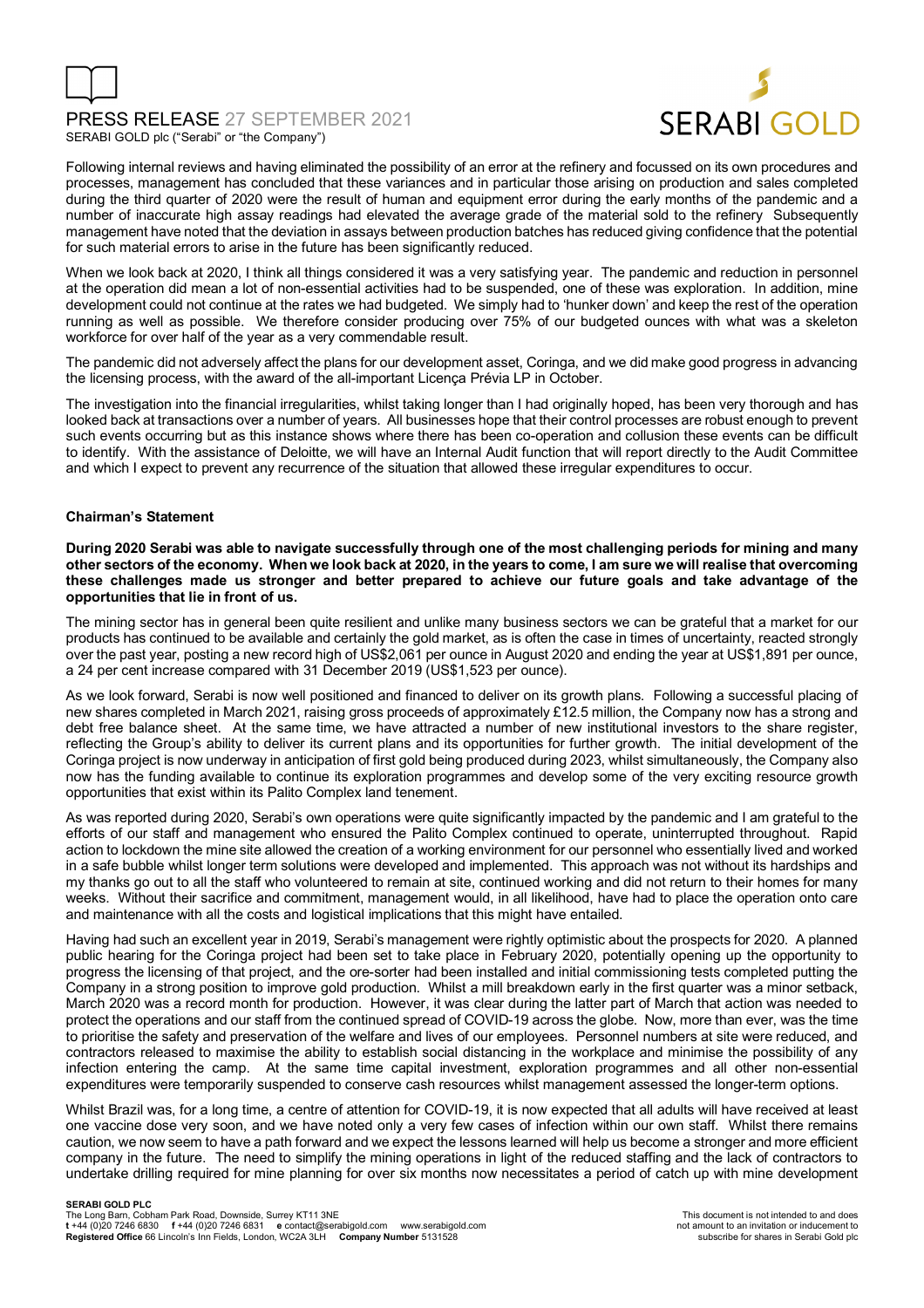



and opening up additional working faces. This should re-establish the optionality that has been enjoyed over the past years, which has been the backbone of our success, and which should allow the deposits to continue to prosper for many years to come. Both underground and surface drilling contractors returned to site during the fourth quarter of 2020, and we now have two underground rigs operating at each of Palito and São Chico with two surface drilling rigs also involved in a drill programme for near mine planning purposes. We also have taken on additional mine crews to increase the rate of development mining and, in so doing, make up for the activity lost during 2020.

Whilst the pandemic has limited the opportunities to interact with the local communities we have continued to try and provide support through this difficult time. Our ability to continue to foster and build on our good relations with the neighbouring communities is important to us and we have continued to support projects to enhance the lives of the local populations from drilling new wells for water, providing street lighting and helping with new sports facilities for the school. During this third quarter of 2021, we have also been working in partnership with the City of Itaituba and the public health department to organise and facilitate vaccination programmes for the local communities and for our own personnel.

We had harboured high hopes of exploration success during 2020 and building on the exciting work that had been completed in the preceding 18 months. Organic growth from the development of our very promising land holding in the Tapajos is a key element of our growth aspirations. The Tapajos region remains one of the great unexplored gold fields of the world and, having been present in the region for many years, we have a significant first mover advantage as the only hard-rock gold mining operation in the area. While the exploration programme was curtailed in 2020, activity re-started in the fourth quarter of 2020 and have already reported some very encouraging results from the work completed so far in 2021 and I hope that we will continue to deliver positive news during the rest of the year.

The acquisition of the São Domingo tenements, in the latter part of 2020, provides another excellent opportunity for identifying further satellite deposits and initial exploration drilling produced some extremely encouraging results and further follow up work is planned during the remainder of 2021. Exploration work has already been undertaken and will continue over several other key prospects within the Palito Complex tenement and around São Chico. During the remainder of the year programmes will cover the Cinderella zone near São Chico, testing of the extensions of the Palito deposit to the south west where an eight-kilometre trend has been identified and parts of the large Mata Cobra anomaly that bisects the Palito Complex tenement holdings and could host lower grade but bulk mineable mineral opportunities We have set ourselves a target of identifying a resource of at least two million ounces in our tenement holdings over the coming years. With the level of historic artisanal activity in the region, we remain confident that there are significant undiscovered hard rock resources which underlie the reported 20 to 30 million ounces of gold that have been extracted by artisanal miners across the Tapajos region.

The Coringa project remains, in the near term, the clear production growth opportunity for Serabi. The licencing process was delayed by the pandemic and, following a supportive public hearing in February 2020, it was not until the end of September 2020 that the State Environmental Council of Para ("COEMA") was able to meet to consider and approve the award of the Licença Previa ("Preliminary Licence" or "LP"). The LP represents the first of a three-stage licencing process required for mining projects in Brazil. The second stage is the award of an Installation Licence ("LI") which allows processing plant and other infrastructure to be constructed and following completion of the construction stage, the issue of the full Operating Licence ("LO") is the final stage in the licensing process. The LP is generally considered the most critical stage as it involves input and approval from a number of interested government agencies as well as local stakeholders, communities and includes consideration of the social, environmental and economic impacts and benefits of the project. We are already well advanced with the submissions required for the LI and in discussion with lenders and other financing groups to secure the balance of the funding required to complete the development of the project.

Coringa will, once in full production, double the existing production and more importantly, as it is not expected to add significantly to the fixed cost base, will provide a reduction in the All-In Sustaining Cost ("AISC") by spreading these fixed costs over a larger production base. With Coringa in production and the benefits of the ore-sorter being realised there is a clear path to getting very close to annual production of 100,000 ounces of gold over the next couple of years.

The Board sees significant future value in Serabi and a huge potential to grow its gold mining activities in Brazil. Serabi has demonstrated a solid track record over the past years of operating underground vein mines and built an experienced and skilled operational team. Its unique skills and opportunities have attracted a group of professional and sophisticated investors that also understand the opportunity that the Group presents for the future.

The publication of the Company's Annual Report and Accounts for the year ended 31 December 2020 ("2020 Annual report"), was delayed as a result of the identification and subsequent enquiries into the nature of unexplained cash withdrawals made from the Group's Brazilian subsidiary Serabi Mineracão SA ("SMSA"). The Company initially engaged its legal advisers in Brazil ("FFA") to undertake enquiries into these transactions and, following the presentation of their initial findings, subsequently engaged the services of the Forensic Investigations group of Deloitte Touche Tohmatsu Consultores Ltda in Brazil ("Deloitte") The enquiries made by FFA and Deloitte of the accounting and banking records of SMSA, identified a total of approximately US\$349,000 of cash that had been withdrawn from SMSA over a period between January 2015 and December 2020. Deloitte have also completed a review of all other electronic and physical records including electronic communications and have not identified any further instances of irregular cash withdrawals. The Company confirms that all the identified cash withdrawals were recorded through the accounts of SMSA and expensed in the period in which they were incurred. The enquiries undertaken on behalf of the Company did not identify direct evidence of improper payments occurring within the scope of licencing and/or payments to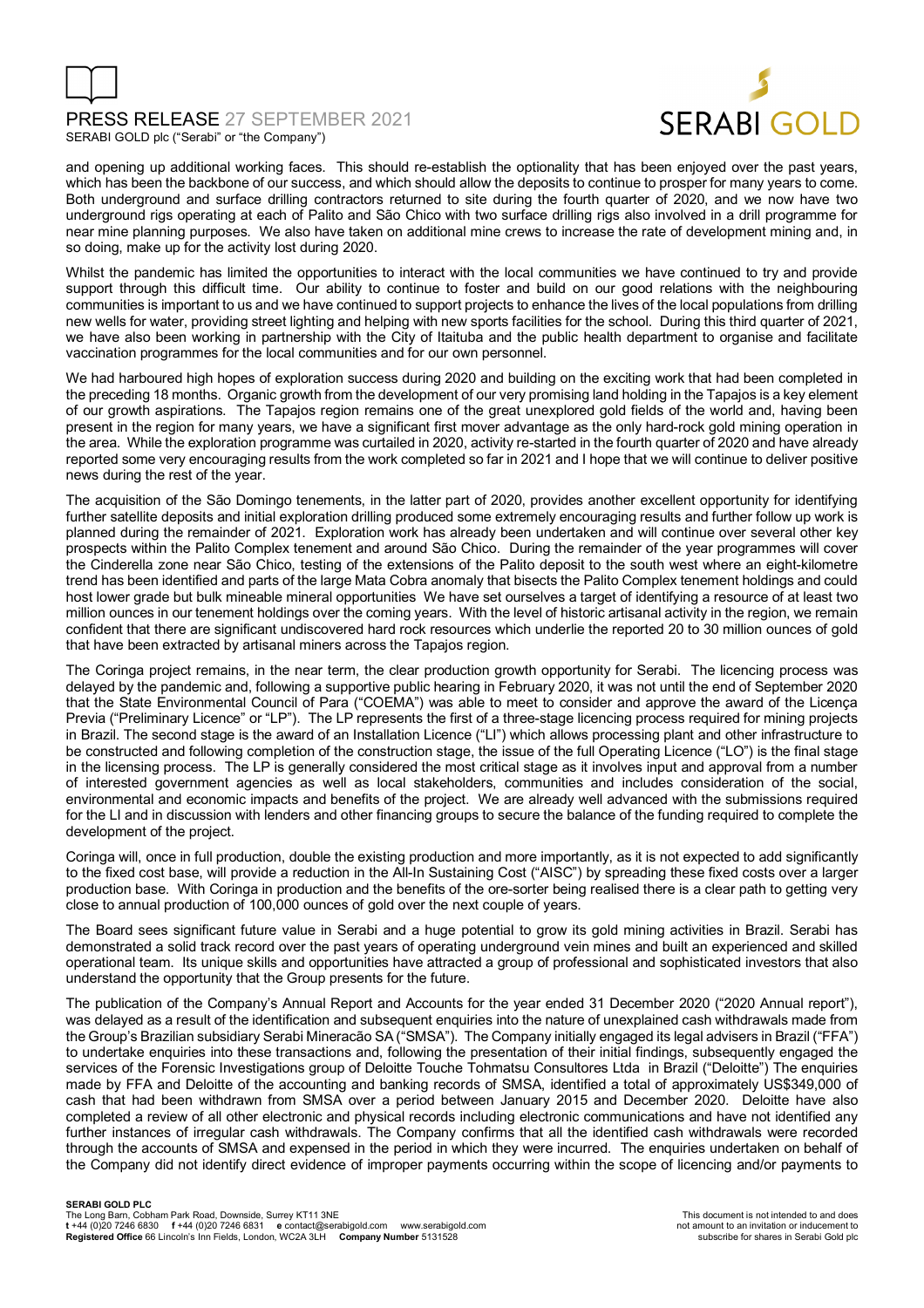



obtain benefits in connection with public agencies. However, notwithstanding that the Board consider that all reasonable and practicable steps have been taken at this time, based on the conclusions of the enquiries, the Board is unable to definitively conclude on the precise nature of the payments made. The enquiries also identified a number of other potential irregularities relating to expense claims and travel and other expense advances made to some Brazilian based members of staff during the same period. It has been identified that these advances have been expensed through the Group's Income Statement in each of the relevant years. However, analysis indicates that no claims for reimbursement of expenses were ever submitted for these advances, and it would appear therefore that, in the absence of documented expense claims, these advances which over the period from January 2016 to March 2021 totalled approximately US\$510,000 remain due to be repaid to SMSA. In addition, the enquiries identified claims for reimbursement of expenses submitted by certain members of staff in Brazil that lacked appropriate and adequate supporting documentation or were not necessarily of a nature that appeared business related. The total value of such expenses over the period 1 January 2015 to 31 March 2021 was approximately US\$904,000. All these costs have been expensed through the Group's Income Statement in each of the relevant years. In respect of the advances that remain due to be repaid and the claims for expenses, no direct evidence has been identified of improper payments occurring within the scope of licencing and/or payments to obtain benefits in connection with public agencies. Management have made certain changes to the Group's control procedures for the processing of bank payments, advances to staff and the reimbursement of out-of-pocket expenses and is working with Deloitte to establish an internal audit function reporting directly to the Audit Committee to improve the overall internal control environment.

Serabi is committed to developing its Coringa project and building new opportunities from its exploration ground. Growth will broaden the Company's appeal, widen its investor base and in so doing address the valuation gap that we see compared with small producers operating elsewhere in the world. However, whilst we have hopes of identifying opportunities that might be suitable for open-pit mining, we recognise that in the near-term new discoveries will generally be high grade vein deposits similar to Palito, São Chico and Coringa. Whilst Serabi has demonstrated its credentials in developing underground mining, future production growth should also present a diversification of technical risk to broaden investor appeal. For this reason, we continue to see carefully selected M&A as important for the future of the Company. With its strong operating credentials and team, Serabi is well placed to part of any consolidation of the best gold mining opportunities in Brazil, a situation that the Board and management of the Company considers would serve the interests of all stakeholders, through risk diversification, broadening of the capital base, economies of scale and opening up the financing opportunities for new developments.

Nicolas Banãdos Chairman

.

The information contained within this announcement is deemed by the Company to constitute inside information as stipulated under the Market Abuse Regulations (EU) No. 596/2014 as it forms part of UK Domestic Law by virtue of the European Union (Withdrawal) Act 2018.

The person who arranged for the release of this announcement on behalf of the Company was Clive Line, Director.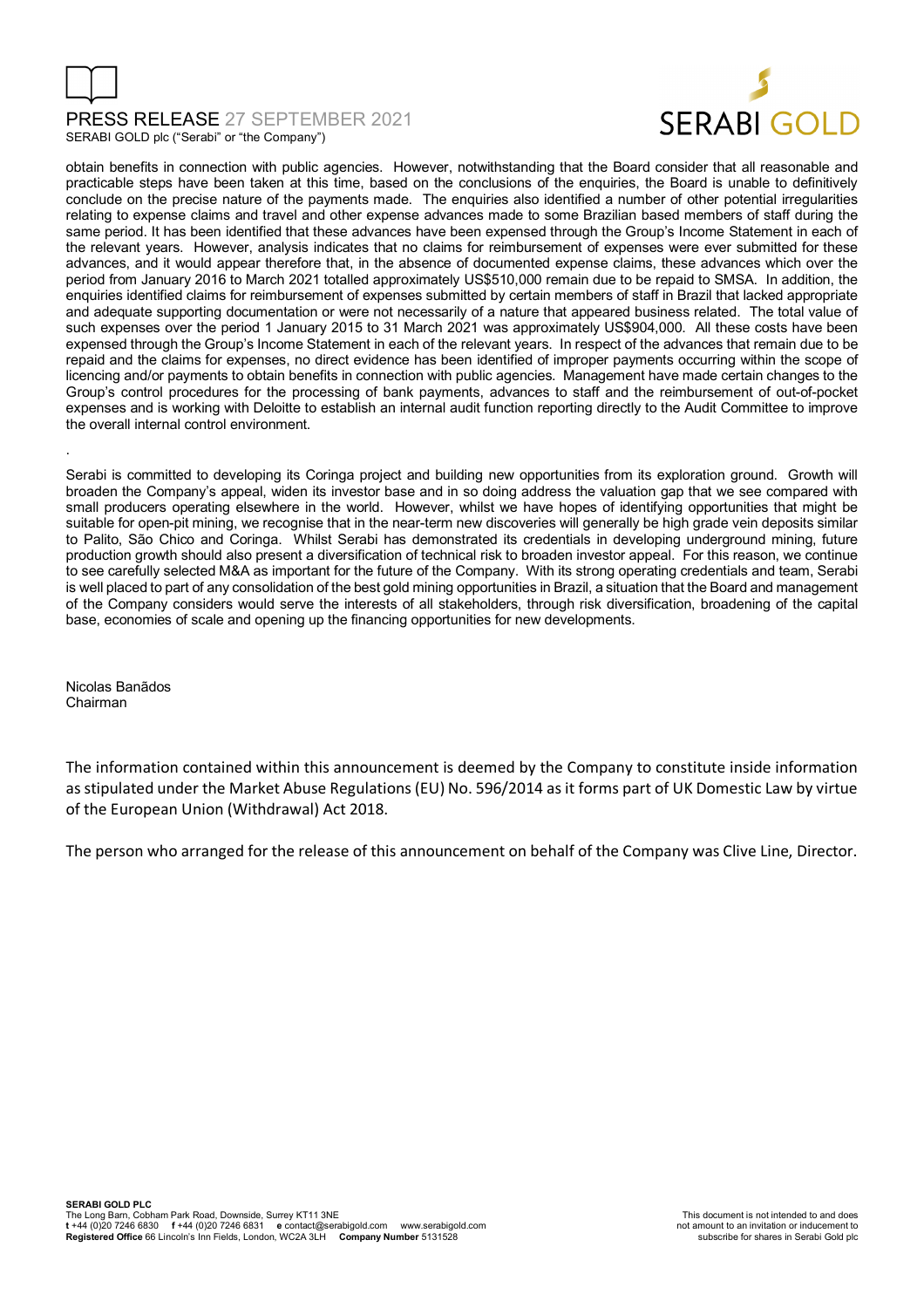### **Enquiries**



## **SERABI GOLD plc**

Chief Executive **m** +44 (0)7799 473621

**Clive Line** t +44 (0)20 7246 6830<br>Fínance Director **m** +44 (0)7710 151692

**Michael Hodgson t +**44 (0)20 7246 6830

m +44 (0)7710 151692

**e** contact@serabigold.com

www.serabigold.com

#### **BEAUMONT CORNISH Limited**

**Nominated Adviser & Financial Adviser**  Roland Cornish / Michael Cornish **t** +44 (0)20 7628 3396

#### Copies of this announcement are available from the Company's website at www.serabigold.com.

#### **Forward-looking statements**

Certain statements in this announcement are, or may be deemed to be, forward looking statements. Forward looking statements are identified by their use of terms and phrases such as "believe", "could", "should" "envisage", "estimate", "intend", "may", "plan", "will"<br>or the negative of those, variations or comparable expressions, including references to assumptions. These forward-looking statements are not based on historical facts but rather on the Directors' current expectations and assumptions regarding the Company's future growth, results of operations, performance, future capital and other expenditures (including the amount, nature and sources of funding thereof), competitive advantages, business prospects and opportunities. Such forward looking statements reflect the Directors' current beliefs and assumptions and are based on information currently available to the Directors. A number of factors could cause actual results to differ materially from the results discussed in the forward-looking statements including risks associated with vulnerability to general economic and business conditions, competition, environmental and other regulatory changes, actions by governmental authorities, the

**PEEL HUNT LLP Joint UK Broker**

Ross Allister / Alexander Allen **t** +44 (0)20 7418 9000

#### **TAMESIS PARTNERS LLP Joint UK Broker**

Charlie Bendon/ Richard Greenfield **t** +44 (0)20 3882 2868

#### **CAMARCO**

**Financial PR** Gordon Poole / Nick Hennis **t** +44 (0)20 3757 4980

availability of capital markets, reliance on key personnel, uninsured and underinsured losses and other factors, many of which are beyond the control of the Company. Although any forward-looking statements contained in this announcement are based upon what the Directors believe to be reasonable assumptions, the Company cannot assure investors that actual results will be consistent with such forward looking statements.

#### **Qualified Persons Statement**

The scientific and technical information contained within this announcement has been reviewed and approved by Michael Hodgson, a Director of the Company. Mr Hodgson is an Economic Geologist by training with over 30 years' experience in the mining industry. He holds a BSc (Hons) Geology, University of London, a MSc Mining Geology, University of Leicester and is a Fellow of the Institute of Materials, Minerals and Mining and a Chartered Engineer of the Engineering Council of UK, recognizing him as both a Qualified<br>Person for the purposes of Canadian National Instrument 43-101 and by the AIM<br>Guidance Note on Mining and Oil & Gas Companies dated J

*Neither the Toronto Stock Exchange, nor any other securities regulatory authority, has approved or disapproved of the contents of this news release.*

#### **See www.serabigold.com for more information and follow us on twitter @Serabi\_Gold**

Serabi's Directors Report and Financial Statements for the year ended 31 December 2020 together the Chairman's Statement will be available from the Company's website – www.serabigold.com and will be posted on SEDAR at www.sedar.com.

#### **Annual Report**

The Annual Report has been published by the Company on its website at www.serabigold.com and printed copies are expected to be available before 31 October 2021. Additional copies will be available to the public, free of charge, from the Company's offices at The Long Barn, Cobham Park Road, Downside, Surrey, KT11 3NE and will be available to download from the Company's website at www.serabigold.com.

The data included in the selected annual information tables below is taken from the Company's annual audited financial statements for the year ended 31 December 2020, which were prepared in accordance with international accounting standards in conformity with the requirements of the Companies Act 2006. The Parent Company financial statements have also been prepared in accordance with those parts of the Companies Act 2006 applicable to companies reporting under International Financial Reporting Standards ("IFRS")..

The audited financial statements for the year ended 31 December 2020 will be presented to shareholders for adoption at the next General Meeting of the Company's shareholders and filed with the Registrar of Companies.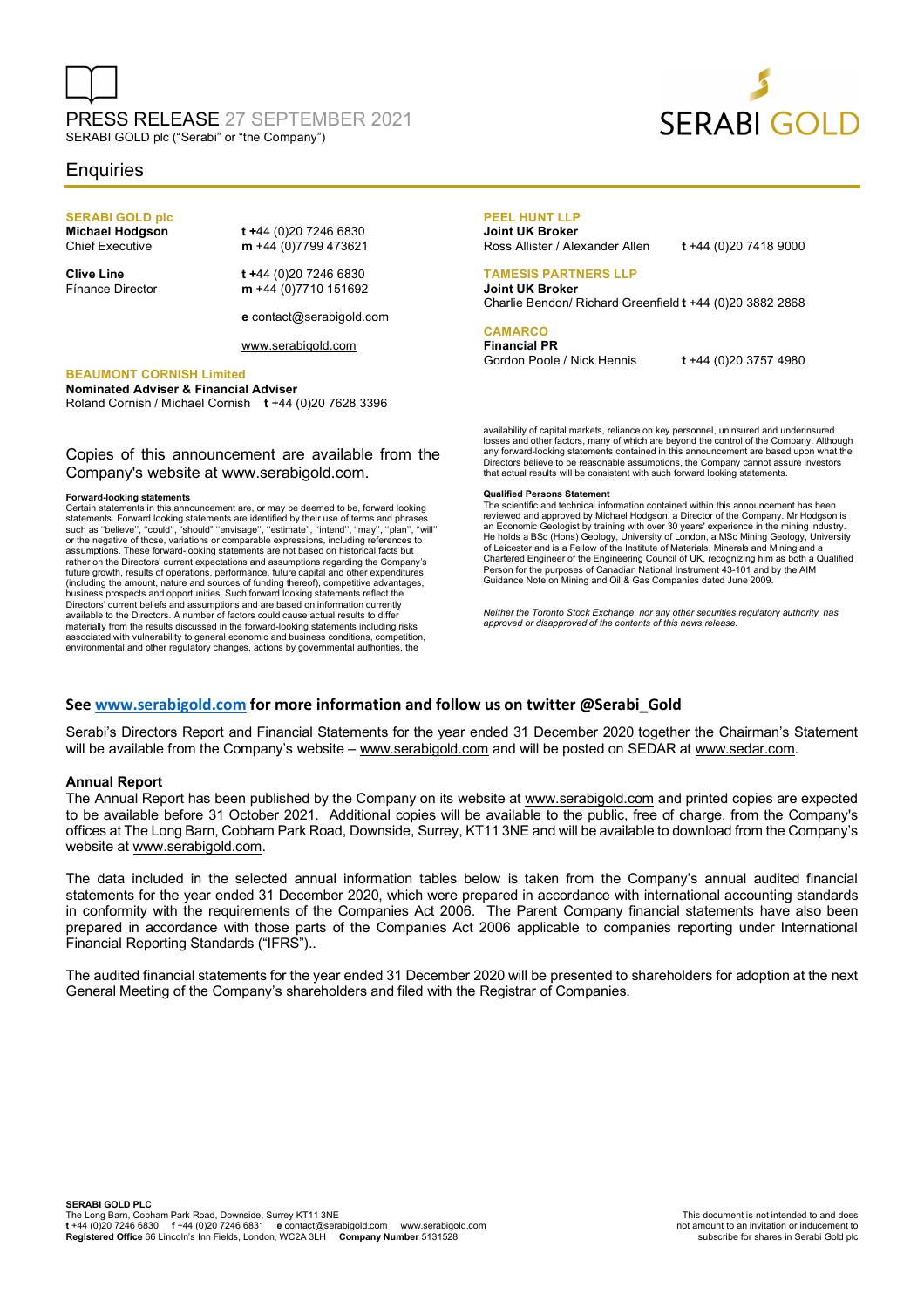

#### **Statement of Comprehensive Income**

For the year ended 31 December 2020

|                                                                   | Group        |                    |                    |
|-------------------------------------------------------------------|--------------|--------------------|--------------------|
|                                                                   |              | For the year ended | For the year ended |
|                                                                   |              | 31 December 2020   | 31 December 2019   |
|                                                                   | <b>Notes</b> | US\$               | US\$               |
|                                                                   |              |                    |                    |
| Revenue                                                           |              | 55,830,078         | 59,948,092         |
| Cost of sales                                                     |              | (33, 127, 648)     | (36,986,923)       |
| Release of provision for impairment of inventory                  |              |                    | 500,000            |
| Provision for impairment of state taxes receivable                |              | (1,038,083)        | (716, 522)         |
| Depreciation and amortisation charges                             |              | (5, 128, 895)      | (9,023,843)        |
| <b>Total cost of sales</b>                                        |              | (39, 294, 626)     | (46, 227, 288)     |
| Gross profit                                                      |              | 16,535,452         | 13,720,804         |
| Administration expenses                                           |              | (5,856,760)        | (5,262,380)        |
| Share-based payments                                              |              | (533, 264)         | (261,940)          |
| Gain on disposal of fixed assets                                  |              | 245,743            | 166,640            |
| Operating profit / (loss)                                         |              | 10,391,171         | 8,363,124          |
| Foreign exchange (loss) / gain                                    |              | (214, 845)         | 210,988            |
| Finance expense                                                   | 4            | (1,763,240)        | (2,558,433)        |
| Finance income                                                    | 4            | 74,403             | 175,237            |
| Profit / (loss) before taxation                                   |              | 8,487,4894         | 6,190,916          |
| Income tax expense                                                |              | (1,456,464)        | (2,357,932)        |
| Profit / (loss) for the period $(1)$                              |              | 7,031,025          | 3,832,984          |
|                                                                   |              |                    |                    |
| Other comprehensive income (net of tax)                           |              |                    |                    |
| Items that may be reclassified subsequently to profit or loss     |              |                    |                    |
| Exchange differences on translating foreign operations            |              | (15,591,140)       | (3,682,836)        |
| Total comprehensive (loss) / profit for the period <sup>(1)</sup> |              | (8,560,115)        | 150,148            |
| Profit / (loss) per ordinary share (basic) <sup>(1)</sup>         | 5            | 11.92c             | 6.51c              |
| Profit / (loss) per ordinary share (diluted) <sup>(1)</sup>       | 5            | 11.10c             | 6.28c              |

(1) The Group has no non-controlling interests and all profits are attributable to the equity holders of the parent company.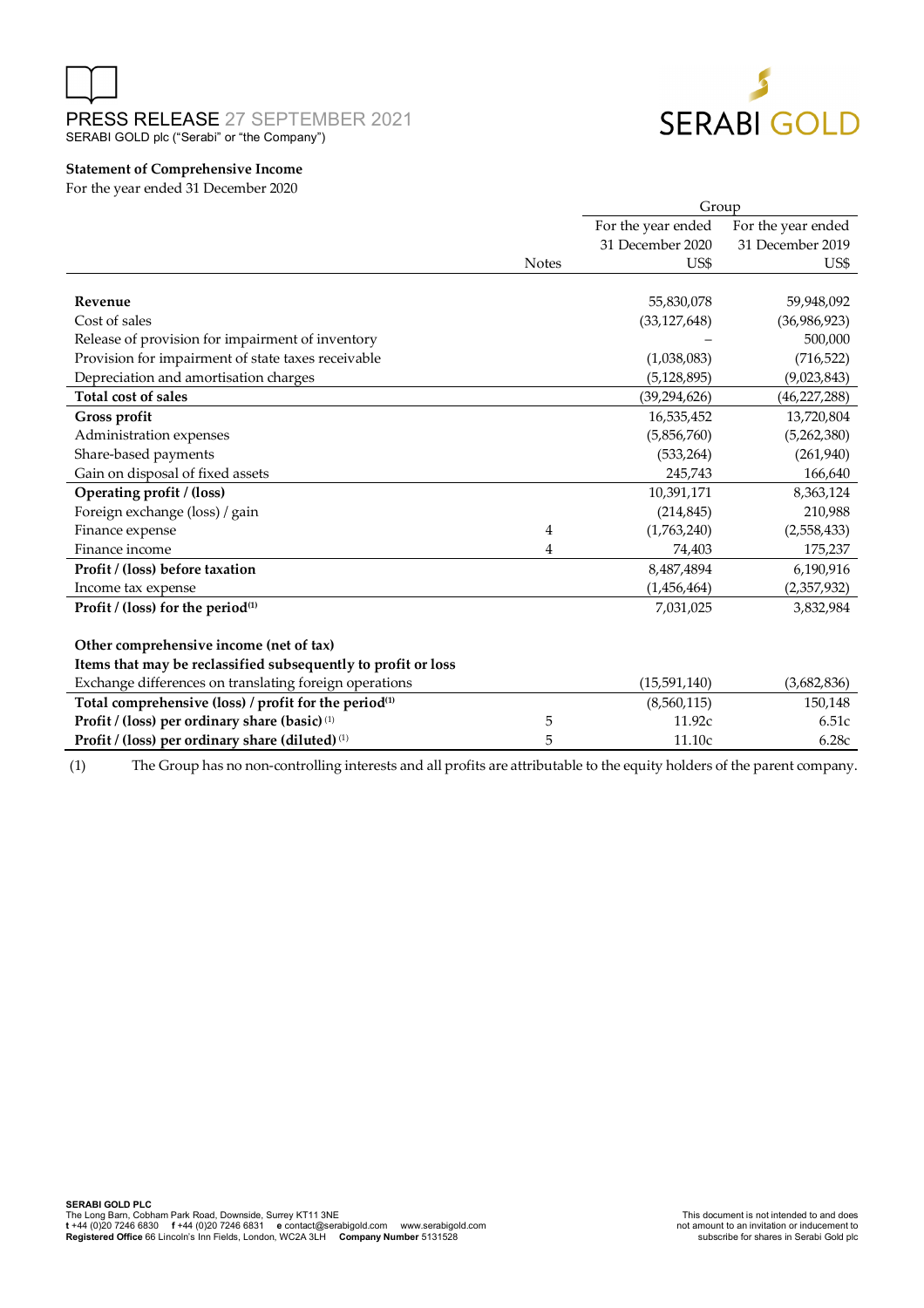

#### **Balance Sheet as at 31 December 2020**

|                                       | Group            |                  |  |
|---------------------------------------|------------------|------------------|--|
|                                       |                  | Restated         |  |
|                                       | 31 December 2020 | 31 December 2019 |  |
|                                       | US\$             | US\$             |  |
| Non-current assets                    |                  |                  |  |
| Deferred exploration costs            | 27,778,354       | 29,656,716       |  |
| Property, plant and equipment         | 26,235,551       | 34,492,164       |  |
| Right of use assets                   | 2,573,738        | 1,997,176        |  |
| Taxes receivable                      | 696,077          | 848,845          |  |
| Deferred taxation                     | 1,879,158        | 1,321,782        |  |
| Total non-current assets              | 59,162,878       | 68,316,683       |  |
| <b>Current assets</b>                 |                  |                  |  |
| Inventories                           | 6,979,438        | 6,577,968        |  |
| Trade and other receivables           | 1,936,044        | 802,275          |  |
| Prepayments                           | 1,554,991        | 3,473,288        |  |
| Cash and cash equivalents             | 6,603,620        | 14,234,612       |  |
| <b>Total current assets</b>           | 17,074,093       | 25,088,143       |  |
| <b>Current liabilities</b>            |                  |                  |  |
| Trade and other payables              | 6,846,202        | 6,113,789        |  |
| Interest-bearing liabilities          | 8,726,302        | 6,952,542        |  |
| Acquisition payment outstanding       |                  | 12,000,000       |  |
| Derivative financial liabilities      | 390,456          |                  |  |
| Accruals                              | 292,089          | 319,670          |  |
| <b>Total current liabilities</b>      | 16,255,049       | 25,386,001       |  |
| Net current assets                    | 819,044          | (297, 858)       |  |
| Total assets less current liabilities | 59,981,922       | 68,018,825       |  |
| Non-current liabilities               |                  |                  |  |
| Trade and other payables              | 91,916           | 183,043          |  |
| Provisions                            | 1,467,032        | 2,237,266        |  |
| Deferred Tax Liability                | 324,519          |                  |  |
| Interest-bearing liabilities          | 350,931          |                  |  |
| Total non-current liabilities         | 2,234,398        | 2,420,309        |  |
| Net assets                            | 57,747,524       | 65,598,516       |  |
|                                       |                  |                  |  |
|                                       |                  |                  |  |
| Equity                                |                  |                  |  |

| Share capital                              | 8,905,116    | 8,882,803      |
|--------------------------------------------|--------------|----------------|
| Share premium reserve                      | 21,905,976   | 21,752,430     |
| Option reserve                             | 1,173,044    | 1,019,589      |
| Other reserves                             | 10,254,048   | 7,149,274      |
| <b>Translation reserve</b>                 | (64,004,958) | (48, 413, 818) |
| Retained surplus                           | 79,514,298   | 75,208,238     |
| Equity shareholders' funds attributable to | 57,747,524   | 65,598,516     |
| owners of the parent                       |              |                |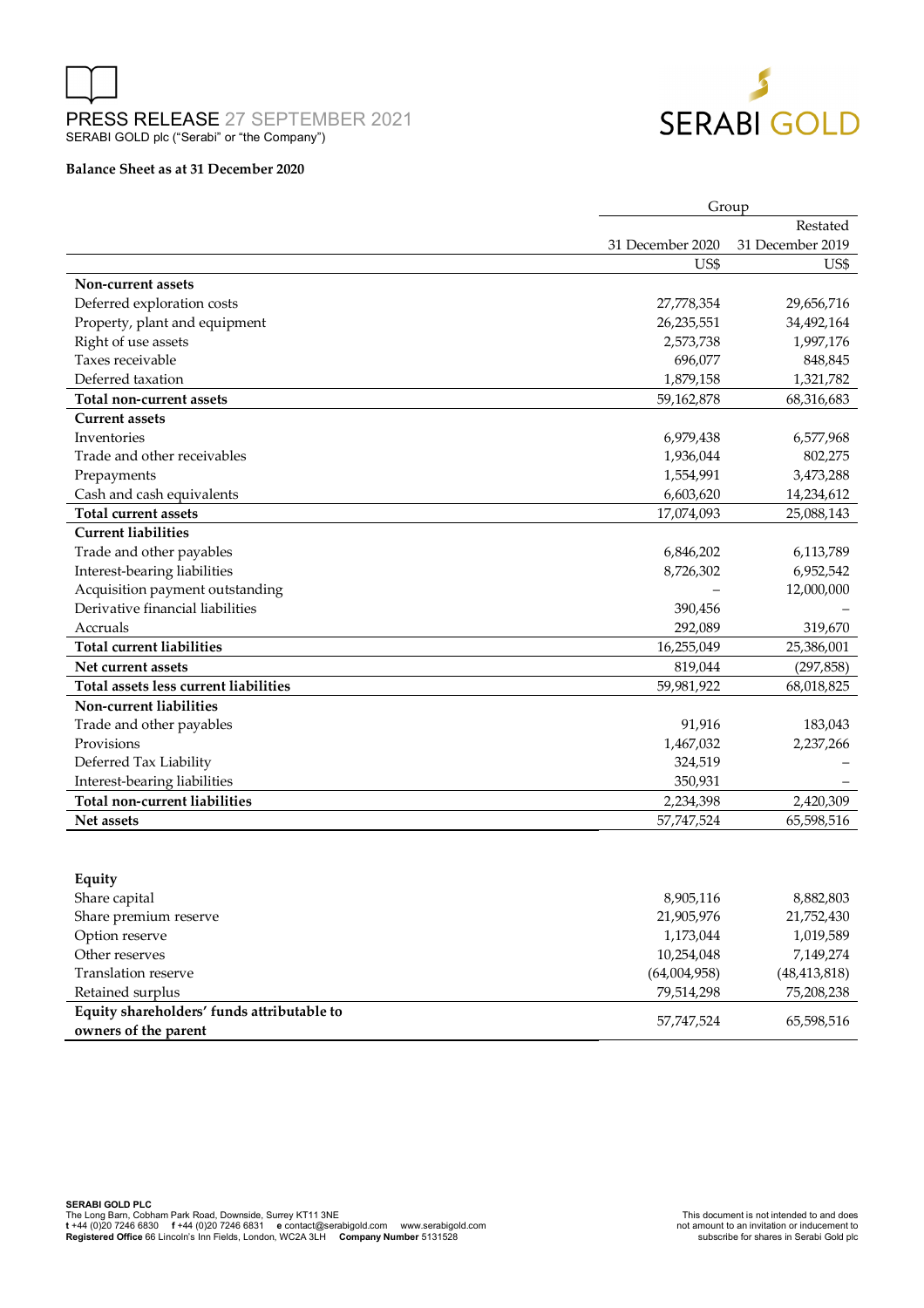

#### **Statements of Changes in Shareholders' Equity**

For the year ended 31 December 2020

|                         |           |            |              |            | Restated       |               |              |
|-------------------------|-----------|------------|--------------|------------|----------------|---------------|--------------|
|                         | Share     | Share      | Share option | Other      | Translation    | Retained      |              |
| Group                   | capital   | premium    | reserve      | reserves   | reserve        | surplus       | Total equity |
|                         | US\$      | US\$       | US\$         | US\$       | US\$           | US\$          | US\$         |
| Equity shareholders'    |           |            |              |            |                |               |              |
| funds at 31 December    |           |            |              |            |                |               |              |
| 2018 (as previously     | 8,882,803 | 21,752,430 | 1,363,367    | 4,763,819  | (40, 807, 123) | 73,154,991    | 69,110,287   |
| presented)              |           |            |              |            |                |               |              |
| Prior Year Restatement  |           |            |              |            | (3,923,859)    |               | (3,923,859)  |
| Equity shareholders'    |           |            |              |            |                |               |              |
| funds restated at 31    | 8,882,803 | 21,752,430 | 1,363,367    | 4,763,819  | (44, 730, 982) | 73,154,991    | 65,186,428   |
| December 2018           |           |            |              |            |                |               |              |
| Foreign currency        |           |            |              |            | (3,682,836)    |               | (3,682,836)  |
| adjustments (restated)  |           |            |              |            |                |               |              |
| Profit for year         |           |            |              |            |                | 3,832,984     | 3,832,984    |
| Total comprehensive     |           |            |              |            |                |               |              |
| income for the year     |           |            |              |            | (3,682,836)    | 3,832,984     | 150,148      |
| (restated)              |           |            |              |            |                |               |              |
| Transfer to taxation    |           |            |              | 2,385,455  |                |               |              |
| reserve                 |           |            |              |            |                | (2,385,455)   |              |
| Share options lapsed in |           |            | (605, 718)   |            |                | 605,718       |              |
| period                  |           |            |              |            |                |               |              |
| Share option expense    |           |            | 261,940      |            |                |               | 261,940      |
| Equity shareholders'    |           |            |              |            |                |               |              |
| funds at 31 December    | 8,882,803 | 21,752,430 | 1,019,589    | 7,149,274  | (48, 413, 818) | 75,208,238    | 65,598,516   |
| 2019 (restated)         |           |            |              |            |                |               |              |
| Foreign currency        |           |            |              |            | (15,591,140)   |               | (15,591,140) |
| adjustments             |           |            |              |            |                |               |              |
| Profit for year         |           |            |              |            |                | 7,031,025     | 7,031,025    |
| Total comprehensive     |           |            |              |            | (15,591,140)   | 7,031,025     | (8,560,115)  |
| income for the year     |           |            |              |            |                |               |              |
| Shares issued in period | 22,313    | 153,546    |              |            |                |               | 175,859      |
| Transfer to taxation    |           |            |              | 3,104,774  |                | (3, 104, 774) |              |
| reserve                 |           |            |              |            |                |               |              |
| Share options exercised |           |            | (31,752)     |            |                | 31,752        |              |
| in period               |           |            |              |            |                |               |              |
| Share options lapsed in |           |            | (348,057)    |            |                | 348,057       |              |
| period                  |           |            |              |            |                |               |              |
| Share option expense    |           |            | 533,264      |            |                |               | 533,264      |
| Equity shareholders'    |           |            |              |            |                |               |              |
| funds at 31 December    | 8,905,116 | 21,905,976 | 1,173,044    | 10,254,048 | (64,004,958)   | 79,514,298    | 57,747,524   |
| 2020                    |           |            |              |            |                |               |              |

Other reserves comprise a merger reserve of US\$361,461 and a taxation reserve of US\$9,892,587 (2019: merger reserve of US\$361,461 and taxation reserve of US\$6,787,813)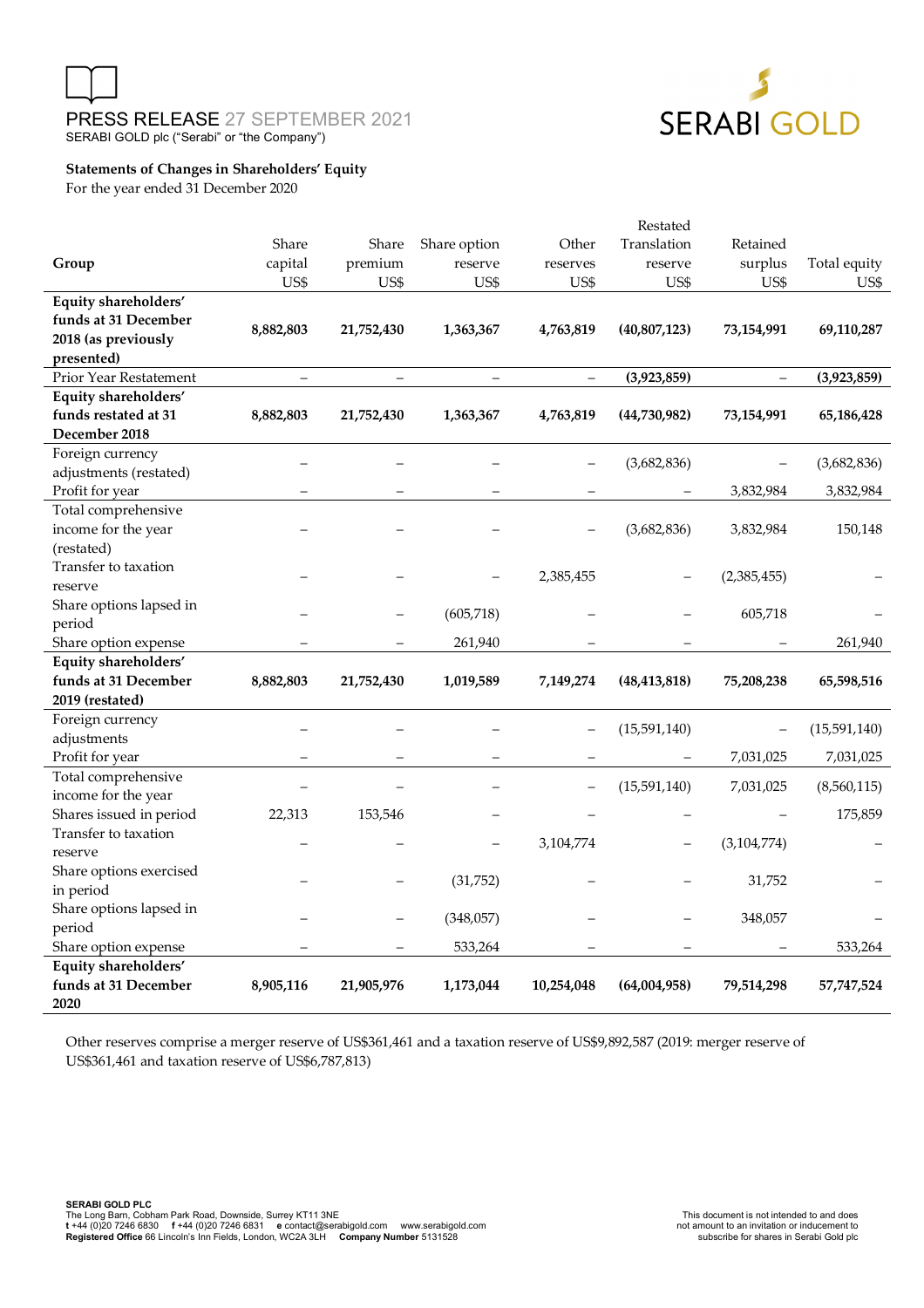

#### **Cash Flow Statement**

For the year ended 31 December 2020

|                                                            | Group        |                |  |
|------------------------------------------------------------|--------------|----------------|--|
|                                                            | For the      |                |  |
|                                                            | year ended   | year ended     |  |
|                                                            | 31 December  | 31 December    |  |
|                                                            | 2020         | 2019           |  |
|                                                            | US\$         | US\$           |  |
| Cash outflows from operating activities                    |              |                |  |
| Profit / (loss) for the period                             | 7,031,025    | 3,832,984      |  |
| Net financial expense                                      | 1,903,682    | 2,172,208      |  |
| Depreciation - plant, equipment and mining properties      | 5,128,895    | 9,023,843      |  |
| Inventory impairment expense                               |              | (500,000)      |  |
| Taxation expense                                           | 1,456,464    | 2,357,932      |  |
| Share-based payments                                       | 587,970      | 261,940        |  |
| <b>Taxation Paid</b>                                       | (466, 604)   |                |  |
| Interest paid                                              | (285, 567)   | (596, 286)     |  |
| Foreign exchange                                           | (116,210)    | (431, 127)     |  |
|                                                            |              |                |  |
| Changes in working capital                                 |              |                |  |
| (Increase) / decrease in inventories                       | (1,843,621)  | 2,143,212      |  |
| (Increase) in receivables, prepayments and accrued         |              |                |  |
| income                                                     | (770, 571)   | (228, 496)     |  |
| Increase / (decrease) in payables, accruals and provisions | 1,930,609    | 470,787        |  |
| Increase in short term intercompany payables               |              |                |  |
| Net cash inflow from operations                            | 14,556,072   | 18,506,997     |  |
|                                                            |              |                |  |
| <b>Investing activities</b>                                |              |                |  |
| Acquisition payment for subsidiary                         | (6,500,000)  |                |  |
| Acquisition of other property rights                       | (634, 594)   | (1,541,457)    |  |
| Purchase of property, plant, equipment, and projects in    | (2,545,575)  | (3,073,334)    |  |
| construction                                               |              |                |  |
| Mine development expenditure                               | (2,952,943)  | (4,478,420)    |  |
| Geological exploration expenditure                         | (2,425,440)  | (2,249,338)    |  |
| Pre-operational project costs                              | (1,330,469)  | (1,634,647)    |  |
| Proceeds from sale of assets                               | 627,447      | 240,524        |  |
| Investment in subsidiaries                                 |              |                |  |
| Loans to subsidiaries                                      |              |                |  |
| Interest received and other finance income                 | 911          | 2.325          |  |
| Net cash outflow on investing activities                   | (15,760,663) | (12, 734, 347) |  |
|                                                            |              |                |  |
| <b>Financing activities</b>                                |              |                |  |
| Convertible loan note receipts                             | 2,000,000    |                |  |
| Repayment of short term secured loan                       | (6,983,492)  | (285, 135)     |  |
| Payment of lease liabilities                               | (397, 490)   | (340, 196)     |  |
| Net cash outflow from financing activities                 | (5,380,982)  | (625, 331)     |  |
|                                                            |              |                |  |
| Net (decrease) / increase in cash and cash equivalents     | (6,585,573)  | 5,147,319      |  |
| Cash and cash equivalents at beginning of period           | 14,234,612   | 9,216,048      |  |
| Exchange difference on cash                                | (1,045,419)  | (128, 755)     |  |
| Cash and cash equivalents at end of period                 | 6,603,620    | 14,234,612     |  |

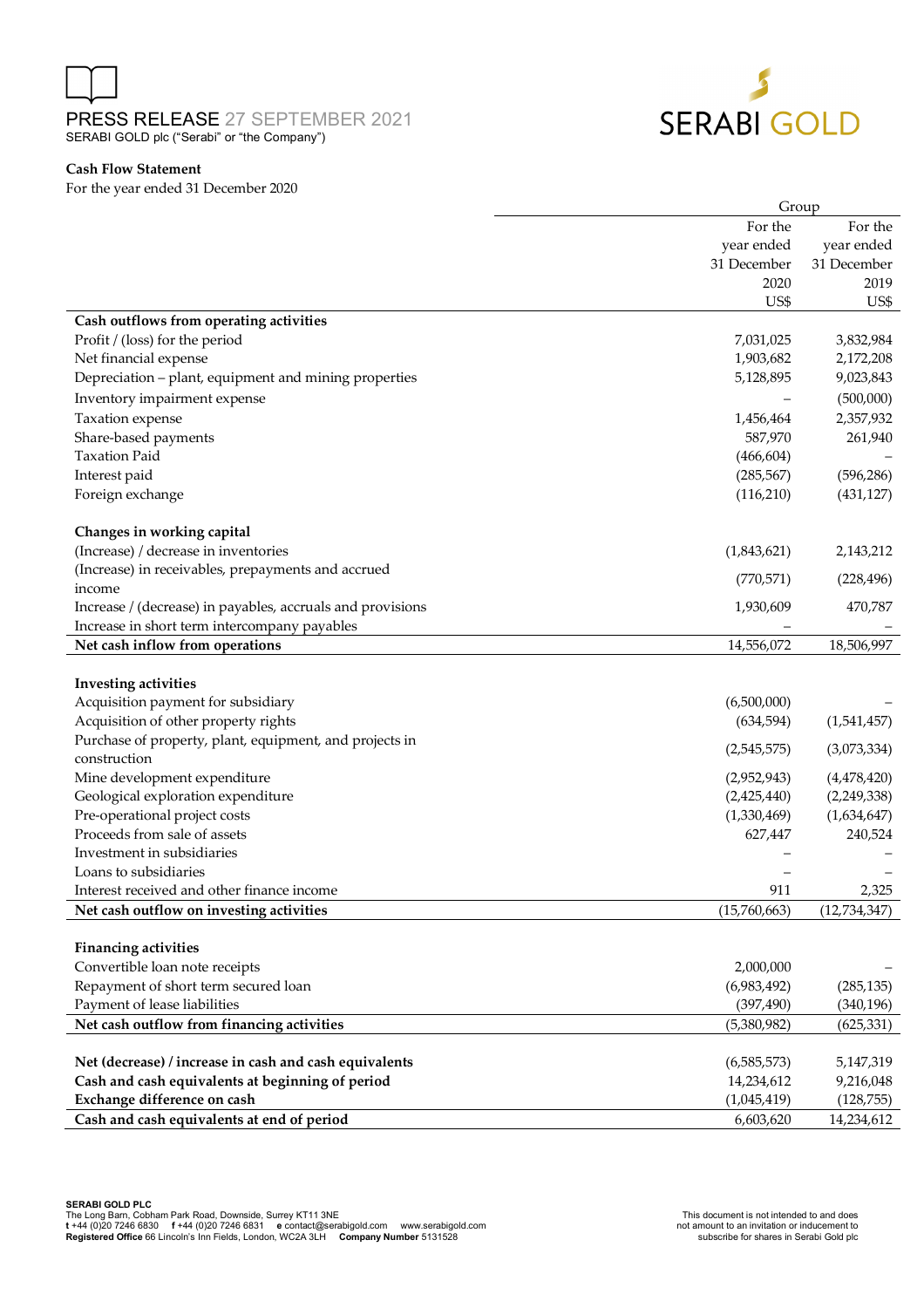

#### **Notes**

#### **1. General Information**

The financial information set out above for the years ended 31 December 2020 and 31 December 2019 does not constitute statutory accounts as defined in Section 434 of the Companies Act 2006 but is derived from those accounts. Whilst the financial information included in this announcement has been compiled in accordance with International Financial Reporting Standards ("IFRS") this announcement itself does not contain sufficient financial information to comply with IFRS. A copy of the statutory accounts for 2019 has been delivered to the Registrar of Companies and those for 2020 will be delivered to the Registrar of Companies following approval by shareholders at the Annual General Meeting. The full audited financial statements for the years end 31 December 2020 and 31 December 2019 comply with IFRS.

As described in the Chairman's statement, an investigation into certain unsubstantiated cash withdrawals totalling approximately US\$340,000 and irregularities relating to the payment of travel advances and expense claims totalling approximately US\$1,414,000 was commissioned by the Board and by the Audit Committee and is now complete. Based on the findings of this report, the Board has concluded that whilst there was a breakdown in the group's internal control in relation to the authorisation of certain banking transactions and the payment and approval for travel advances and reimbursement of expenses the Board and Audit Committee have not been able to conclude on the nature of the payments made, and the extent to which these were valid payments for services provided or expenditures incurred on behalf of the business.. The Board has introduced a number of measures to strengthen the Company's internal control systems and this work is underway.

#### **2. Auditor's Opinion**

The auditor has issued an unqualified opinion in respect of the financial statements for both 2020 and 2019 which do not contain any statements under the Companies Act 2006, Section 498(2) or Section 498(3). The auditor's opinion in respect of the financial statements for 2020, does however contain an emphasis of matter regarding unsubstantiated payments and other transaction identified to have occurred between 2015 and March 2021 as detailed in the note regarding the Basis of Preparation set out below.

It is however emphasised that the auditor's opinion is not qualified in respect of this emphasis of matter.

#### **3. Basis of Preparation**

The financial statements have been prepared in accordance with international accounting standards in conformity with the requirements of the Companies Act 2006. The Parent Company financial statements have also been prepared in accordance with those parts of the Companies Act 2006 applicable to companies reporting under International Financial Reporting Standards ("IFRS").

#### *Accounting standards, amendments and interpretations effective in 2020*

The Group has not adopted any standards or interpretations in advance of the required implementation dates.

The following new standards, amendments or interpretations applicable to periods beginning on or after 1 January 2020 were each effective as of 1 January 2020:

Amendments to References to the Conceptual Framework in IFRS Standards Definition of a Business (Amendments to IFRS 3) Definition of Material (Amendments to IAS 1 and IAS 8) Interest Rate Benchmark Reform (Amendments to IFRS 9, IAS 39 and IFRS 7)

The adoption of these standards has had no effect on the financial results of the Group.

There are a number of standards, amendments to standards, and interpretations which have been issued that are effective in future periods and which the Group has chosen not to adopt early. None of these are expected to have a significant effect on the Group, in particular

Covid 19-Related rent Concession (Amendment to IFRS 16) 1 June 2020

Effective Date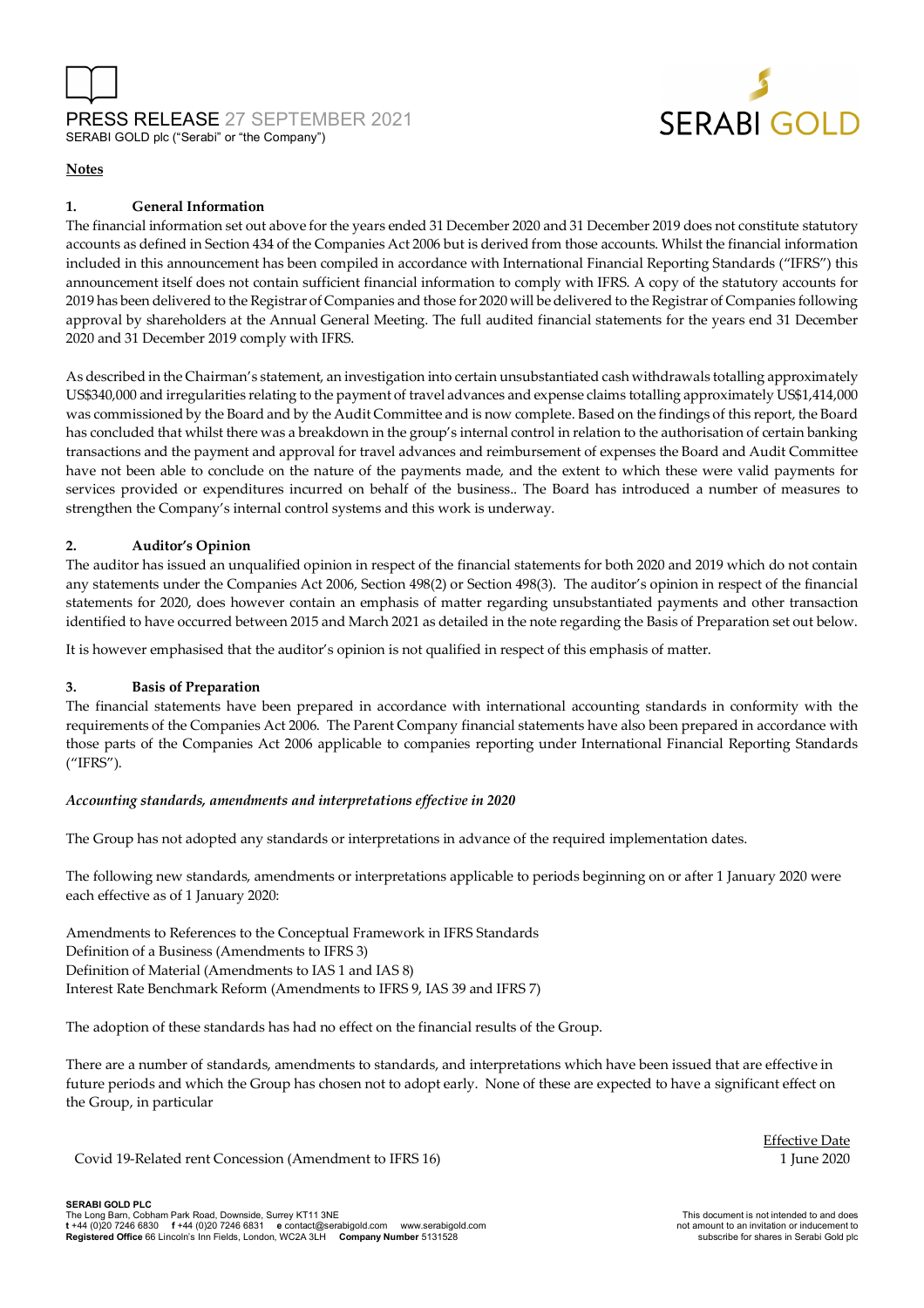



Amendments to IFRS 9, IAS 39,IFRS 7, IFRS 4 and IFRS 16 Interest Rate benchmark Reform – Phase <sup>2</sup>1 January 2021 Property, Plant and Equipment – Proceeds before Intended Use (amendments to IAS 16) 1 January 2022 Onerous Contracts- Cost of Fulfilling a Contract (Amendments to IAS 37) 1 January 2022 Annual Improvements to IFRS Standards 2018-2020 1 January 2022 Reference to Conceptual Framework (Amendments to IFRS 3) 1 January 2022 IFRS 17 Insurance Contracts, including Amendments to IFRS 17 1 January 2023 Classification of Liabilities as Current or Non-current (Amendments to IAS 1) and Classification of Liabilities as Current or Non-current – Deferral of Effective Date 1 January 2023<br>Liabilities as Current or Non-current – Deferral of Effective Date

#### *Investigation into Unsubstantiated Payments*

As described in the Chairman's statement, an investigation, into certain unsubstantiated cash withdrawals totalling approximately US\$349,000 and irregularities relating to the payment of travel advances totalling US\$510,000 and expense claims totalling approximately US\$904,000, was commissioned by the Board and by the Audit Committee and is now complete. The Company initially engaged its legal advisers in Brazil ("FFA") to undertake enquiries into these transactions and following the presentation of their initial findings subsequently engaged the services of the Forensic Investigations group of Deloitte Touche Tohmatsu Consultores Ltda in Brazil ("Deloitte"). Deloitte were retained to review, analyse and substantiate the initial findings of FFA and also to conduct a more comprehensive investigation to identify any other potential matters that may not have been identified in the initial review by FFA. Based on the findings of these enquiries, the Board has concluded that there was a breakdown in the group's internal control in relation to the authorisation of certain banking transactions and the payment and approval for travel advances and reimbursement of expenses. However, notwithstanding that the Board consider that all reasonable and practicable steps have been taken at this time, based on the conclusions of the enquiries, the Board is unable to definitively conclude on the precise nature of the payments made, and the extent to which these were valid payments for services provided or expenditures incurred on behalf of the business. The Board has introduced a number of measures to strengthen the Company's internal control systems and this work is underway.

Cash withdrawals

All the identified cash withdrawals were recorded through the accounts of SMSA and expensed in the period in which they were incurred, and the enquiries concluded that no direct evidence of improper payments occurring within the scope of licencing and/or payments to obtain benefits in connection with public agencies had been identified. However, notwithstanding that the Board considers all reasonable and practicable steps have been taken, at this time it has not been possible to definitively conclude on the precise nature of the purpose to which the cash was ultimately used and it remains possible that the ultimate beneficiaries of these funds were not necessarily employees of SMSA. Certain of the cash payments were supported by invoices for services provided. It cannot be established with certainty that those services were rendered, that if services were rendered the service actually provided reflects the value of the consideration made or that the ultimate recipient of the payment was the service provider named on the invoice.

#### Irregularities regarding expense claims and advances

The enquiries also identified a number of other potential irregularities relating to expense claims and travel and other expense advances made to some Brazilian based members of staff during the same period. It has been identified that these advances have been expensed through the Group's Income Statement in each of the relevant years. However, analysis indicates that no claims for reimbursement of expenses were ever submitted for these advances, and it would appear therefore that, in the absence of documented expense claims, these advances which over the period from January 2015 to March 2021 totalled approximately US\$510,000, remain due to be repaid to SMSA.

In addition, the enquiries identified claims for reimbursement of expenses submitted by certain members of staff in Brazil that lacked appropriate and adequate supporting documentation or were not necessarily of a nature that appeared business related. The total value of such expenses over the period January 2015 to March 2021 was approximately US\$904,000. All these costs have been expensed through the Group's Income Statement in each of the relevant years.

In respect of the advances that remain due to be repaid and the claims for expenses, no direct evidence has been identified of improper payments occurring within the scope of licencing and/or payments to obtain benefits in connection with public agencies. However, in both situations, whilst the payments were made by electronic bank transfer to the bank accounts of the appropriate employee and notwithstanding that the Board considers all reasonable and practicable steps have been taken, it has not been possible to establish with certainty that the funds paid were retained, in whole or in part, by these employees. Other matters of relevance

The enquiries also identified certain isolated transactions which are considered relevant in the context of the work. These were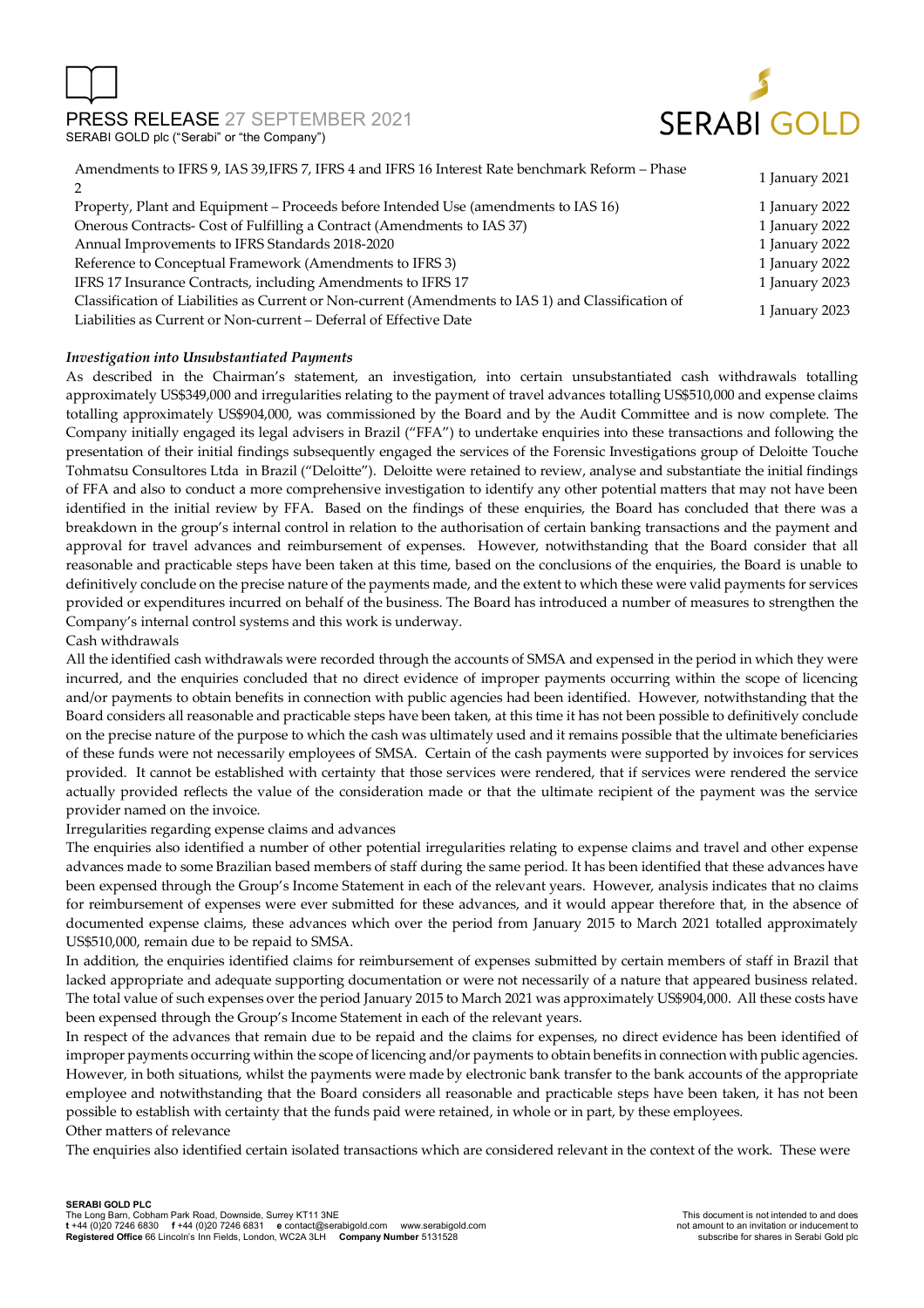

- i) a contract for BrR\$104,000 (approximately US\$20,000) with a former public official to provide consulting services from January 2018 to December 2018. It has not been identified that the individual held any public office during this period.
- ii) payments totalling BrR\$175,510 (approximately US\$34,000) made between November 2015 and December 2016 to an individual providing consultancy services to SMSA that were not in accordance with the contractual terms for this individual. The individual provided services to the Company from 2008 until his contract was terminated in July 2021.
- iii) A payment of BrR\$250,000 (approximately US\$49,000) for the supply of diesel fuel. The diesel fuel was never received, and the funds were returned to SMSA. It was identified that the owner of the Company who was supposed to supply the diesel fuel was related to an employee of SMSA.
- iv) A payment of BrR\$151,500 (approximately US\$29,000) under a contract signed with SMSA in March, 2021 for environmental services to be provided over a period to December 2021. The contract has been terminated by SMSA for non-performance. A senior officer of the service provider held positions of public office between 2011 and 2019.

In respect of these transactions no direct evidence has been identified of improper payments occurring within the scope of licencing and/or payments to obtain benefits in connection with public agencies.

|                                   | 2015    | 2016       | 2017       | 2018       | 2019       | 2020       | 2021       | Total      |
|-----------------------------------|---------|------------|------------|------------|------------|------------|------------|------------|
|                                   | USD     | <b>USD</b> | <b>USD</b> | <b>USD</b> | <b>USD</b> | <b>USD</b> | <b>USD</b> | <b>USD</b> |
| Cash<br>Withdrawals               | 58,000  | 60,000     | 47,000     |            | 97,000     | 87,000     |            | 349,000    |
| Travel<br>advances<br>and expense | 125,000 | 163,000    | 183,000    | 223,000    | 267,000    | 337,000    | 116,000    | 1,414,000  |
| claims                            |         |            |            |            |            |            |            |            |
| Other<br>Matters                  |         | 34,000     |            | 20,000     |            |            | 29,000     | 83,000     |

Summary of findings by year <sup>(1)</sup>

(1) A fixed exchange rate of BRL5.15 to US\$1.00 has been used to calculate the approximate USD equivalent values at an approximate current exchange rate.

The Company has explored and intends to pursue appropriate legal remedies in respect of any funds that are considered to have been misappropriated.

#### *Going concern and availability of finance*

On 2 March 2021, the Group announced that it had concluded a placing of new shares raising gross proceeds of £12.5 million. The shares were issued and admitted to trading on AIM and listed on the TSX on 9 March 2021.

Following completion of the placing, the Group settled the remaining deferred consideration due to Equinox for the acquisition of Coringa amounting to US\$2.5 million plus accrued interest of US\$1.09 million. The Group also redeemed US\$2.0 million of convertible loan stock held by Greenstone together with interest and other agreed fees totalling US\$533,560. Following the settlement of these liabilities, the Group has no long-term borrowings or debt, and all security interests held by Equinox and Greenstone have been released.

The Group is using some of the proceeds from the balance of the funds raised through the placing of new shares to start the development of the mine at Coringa during 2021 and also to fund the Group's exploration programme for 2021.

The Group expects that it will use a combination of debt finance and cash flow from its existing operations to meet the further development costs of Coringa until that project reaches a position of sustained positive cash-flow. The preliminary economic assessment issued by the Group in October 2019, estimated an initial capital requirement of US\$24.7 million prior to sustained positive cash-flow. Management estimates that first gold production could occur 18 months after the commencement of initial mine development.

The incidence of COVID-19 in Brazil remains high, but management considers that, whilst this creates some uncertainty, the actions and procedures that have been implemented by the Group and its history over the past 12 months of dealing with the effects of the pandemic, are minimising the potential for any significant and extended effect on the business and its operations. Management and the Board will continue to assess any further actions that may be necessary, but at this time, based on the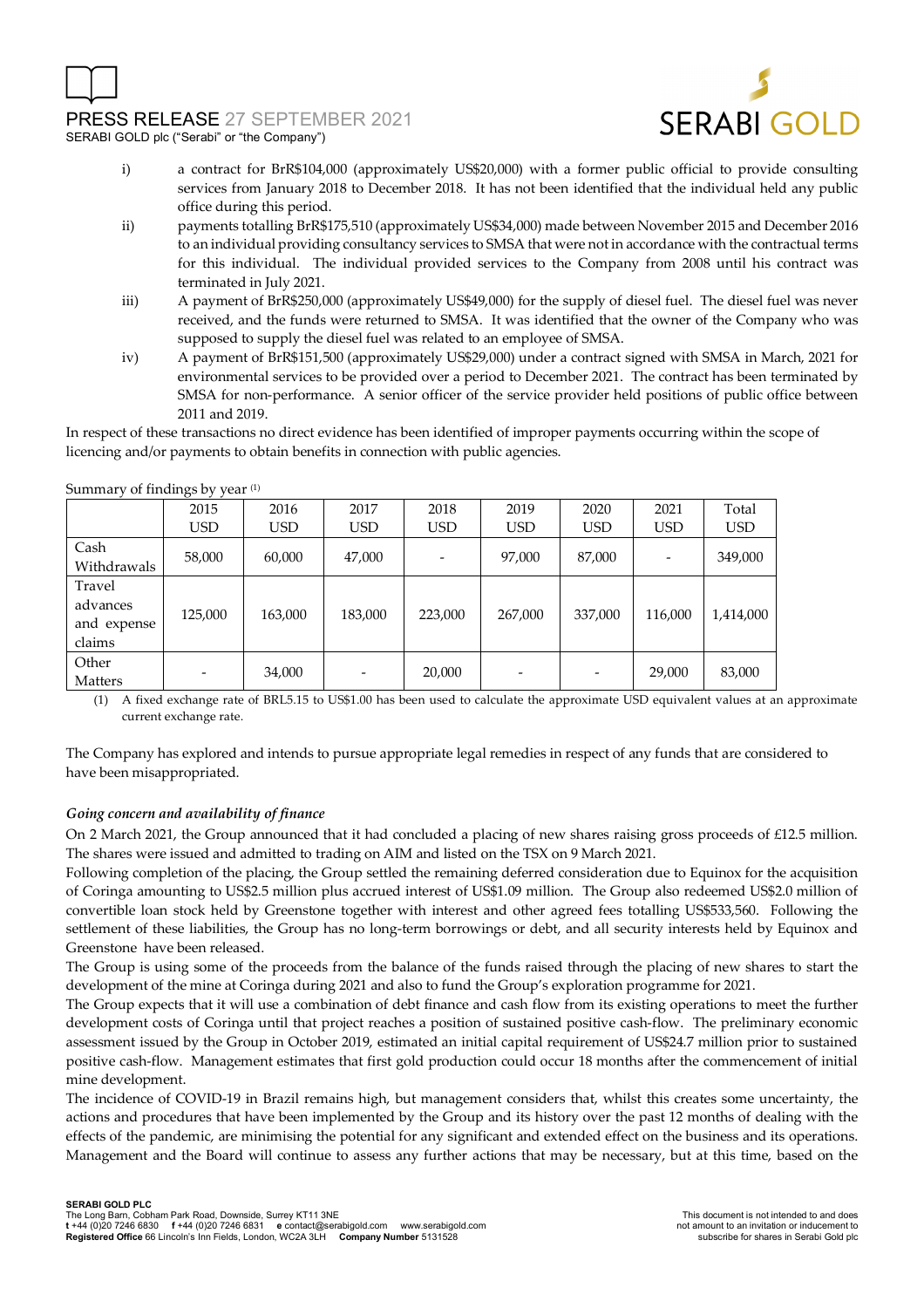

Group

information currently available and experiences to date, consider that the measures currently in place will permit the Group to maintain operations at forecast rates of production.

The Group did not claim or receive any COVID-19 related grants or other funding from any government or other sources, during 2020 and has no expectation of receiving any such financial support in the future.

The Directors have prepared an operational plan and cash flow forecast covering a period of more than 12 months from the date of the signing of these Financial Statements which takes account of the current environment in Brazil. The Group's forecasts were prepared using a base gold price assumption of US\$1,700 per ounce and an exchange rate of BRL5:00 to US\$1:00. Based on this forecast which assumes levels of gold production and exploration and development plans in accordance with market guidance and taking into account the proceeds of the share placing completed on 2 March 2021, the settlement of the remaining Deferred Consideration, and the redemption of all of the Convertible Loan Notes in issue, the Directors consider that the Group will have sufficient cash flows to meet its financial obligations as they fall due. Should it be required the Board could also reduce the planned level of exploration expenditure or reduce the planned rate of expenditure on the development of Coringa to reduce cash outflows.

The Directors are confident as at the date of this report of being able to raise the necessary debt funding for the continued development of Coringa, as and when necessary. Whilst the Group's operations are performing at the levels that they anticipate, the Directors acknowledge that the Group remains a small-scale gold producer and any unplanned interruption or reduction in gold production, unforeseen reduction of the gold price or appreciation of the Brazilian Real could adversely affect the level of free cash flow that the Group can generate on a monthly basis. The Group maintains stocks of spare parts, and the modular nature of the plant should permit gold production to continue in the event of breakdowns. The Group constantly monitors gold price and exchange rate and will use hedging facilities to protect its cash flow where appropriate.

On this basis, the Directors have therefore concluded that it is appropriate to prepare the financial statements on a going concern basis.

|                                                                     | For the          | For the         |
|---------------------------------------------------------------------|------------------|-----------------|
|                                                                     | year ended       | year ended      |
|                                                                     | 31 December 2020 | 31 December2019 |
|                                                                     | US\$             | US\$            |
| Interest expense on secured loan                                    | (203, 127)       | (646, 516)      |
| Interest expense on convertible loan                                | (152, 943)       |                 |
| Interest expense on mineral property acquisition liability          | (1,035,904)      |                 |
| Unwinding of discount on rehabilitation provision                   | (141, 466)       |                 |
| Amortisation of arrangement fee for convertible loan                | (150,000)        |                 |
| Recognition of variation in effective interest rate of secured loan | (79, 800)        |                 |
| Expense in respect of non-substantial modification                  |                  | (93, 112)       |
| Unwinding of discount on rehabilitation provision                   |                  | (284, 652)      |
| Loss upon revaluation of derivative                                 |                  | (531, 910)      |
| Unwinding of discount on mineral property acquisition liability     |                  | (1,002,243)     |
| Interest payable                                                    | (1,763,240)      | (2,558,433)     |
| Gain on revaluation of derivative                                   | 33,023           |                 |
| Gain in respect of non-substantial modification                     | 40,469           | 172,912         |
| Finance income on short term deposits                               | 911              | 2,325           |
| Finance income                                                      | 74,403           | 175,237         |
| Net finance expense                                                 | (1,688,837)      | (2,383,196)     |

### **4. Finance expense and income**

#### **5. Earnings per Share**

|                                                              | For the year ended | For the year ended |
|--------------------------------------------------------------|--------------------|--------------------|
|                                                              | 31 December        | 31 December        |
|                                                              | 2020               | 2019               |
| Profit / (loss) attributable to ordinary shareholders (US\$) | 7,031,025          | 3,832,984          |
|                                                              |                    |                    |

**SERABI GOLD PLC**  The Long Barn, Cobham Park Road, Downside, Surrey KT11 3NE<br>t +44 (0)20 7246 6830 f +44 (0)20 7246 6831 e contact@serabigold.com www.serabigold.com not amount to an invitation or inducement to **Registered Office** 66 Lincoln's Inn Fields, London, WC2A 3LH **Company Number** 5131528 subscribe for shares in Serabi Gold plc